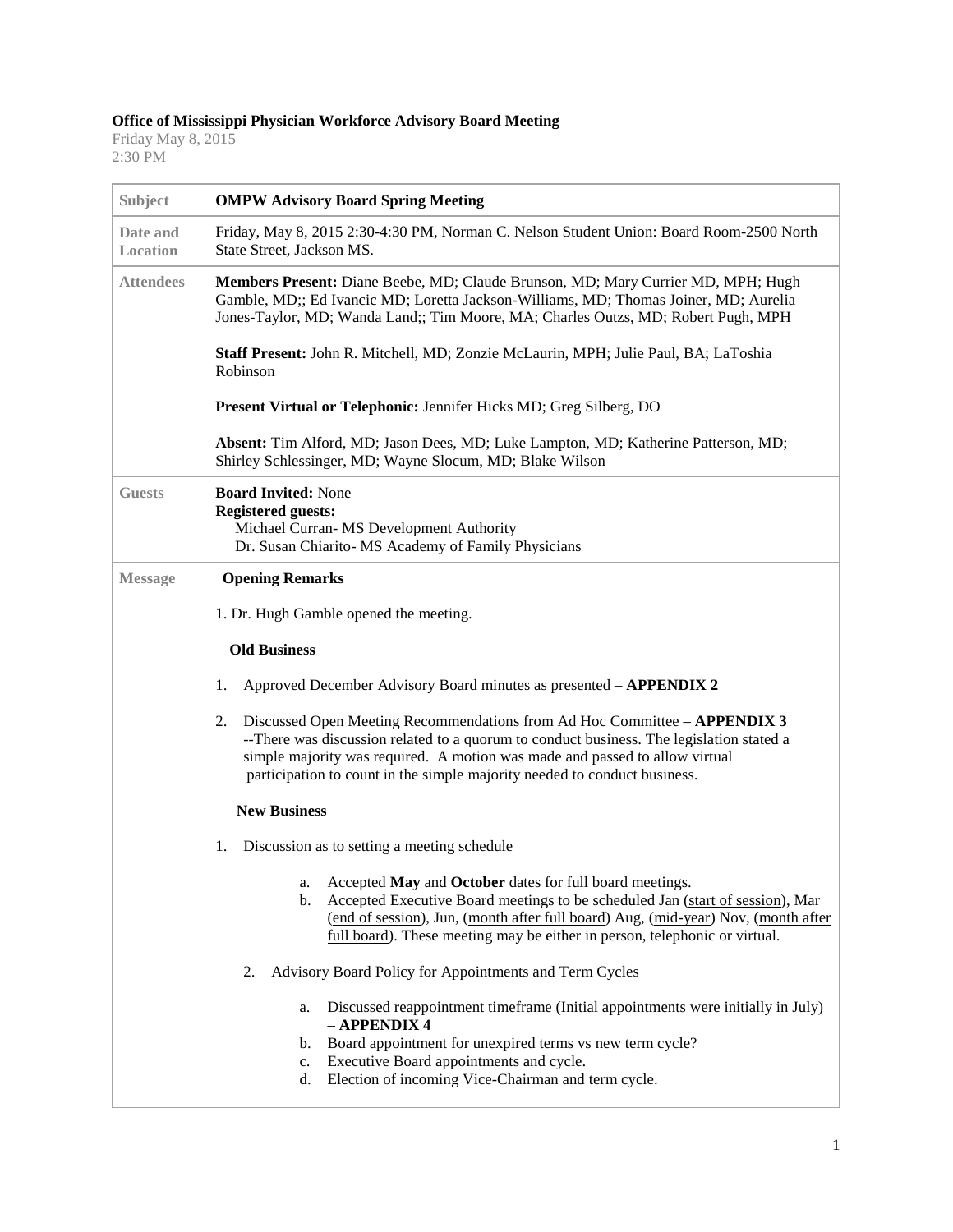**RESULTS**: Operating policies and procedures need to be adopted to specify term appointments and cycles. Recommendation was made that an ad hoc committee be formed to study and make recommendations at the next full board meeting, scheduled for October. Wanda Land was ask to lead this committee. A motion was made to defer electing Executive Board and Vice Chair until these recommendations were heard.

- 3. Legislative Update
	- a. Review of recent legislative session
	- b. Plans for next legislative session
		- i. Liaison approach, who and how to coordinate
			- 1. Recommend meeting with Tara, MSMA rep, MAFP rep collectively this summer to discuss strategies, consider inviting others if felt appropriate
		- ii. Recommendation was made to work with the MSBML to address the licensing restrictions that prohibit IMGs from being allowed to train at non-state supported institutions. If legislation is required, work collaboratively with the MSBML.– **APPENDIX 5**
		- iii. Discussion related to HB317, as it is currently in statute it limits legislated start-up funds to family medicine residencies only. There was discussion as to need to study HB317 in greater detail with recommendations prior to 2016 Legislative session. This will be taken up by the Executive Committee with recommendations to the full Board in October. – **APPENDIX 6**

## **RESULTS**:

- Dr. Brunson mentioned that OMPW needs to go back to the original sources- MAFP, State Medical Association, etc. for support. And also OMPW needs to be aware of what the Medical Center is working on/what's important and align OMPW's goals to model the Medical Center.
- Suggested that Dr. Mitchell goes to full State Board of Medical Licensure and present the IMG issues and proposal.
- Dr. Beebe suggested that OMPW change the terms of HB 317 but be very specific about what areas are appropriate and fit the criteria.
- In the Highlighted text of HB 317 the statement "creation of family medicine" residences" needs to be restated. Not everything is done for "creation." Dr. Mitchell suggested that MAFP/MSMA/MOMA have input concerning the wording.
- 4. Budget Update
	- a. Proposed Budget with discussion **APPENDIX 7 and 8**
	- b. Request approval to request extension of MDA grant funds for Delta project
	- c. Update on ARC commitment for North Mississippi Project **APPENDIX 9**
	- d. Discuss plans to meet with DRA for similar grant proposal to ARC for Delta

## **RESULTS:**

- Approved Budget
	- o Dr. Denise Krause- Become up to a .5 FTE for OMPW; to be shared with Preventive Medicine and allow OMPW to hire an IT support person or persons to assist Dr. Krause with IT projects.
	- o The board discussed the purposed projects and sources of funding for said projects. Project proposals were approved within tentative funding ranges.